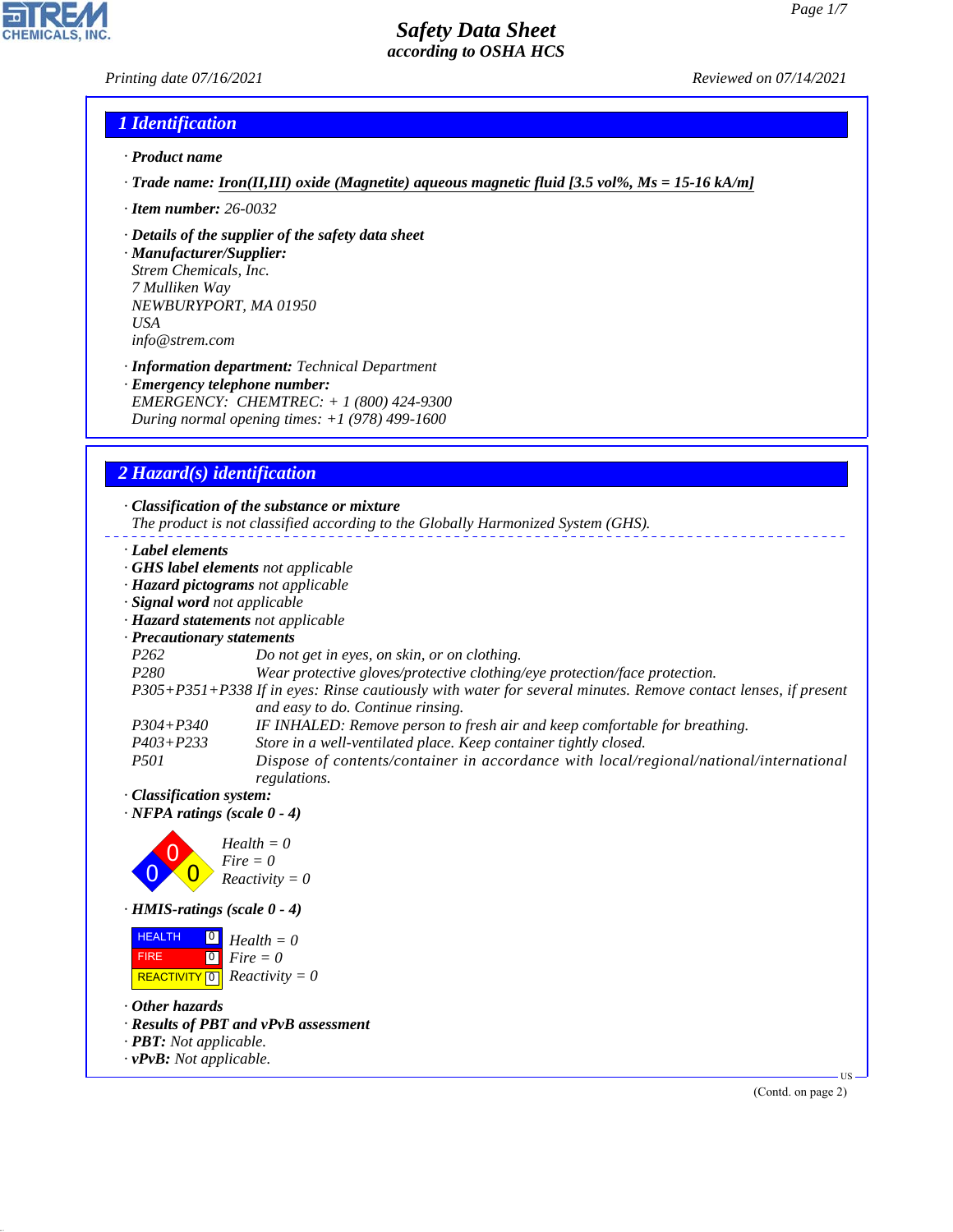*Printing date 07/16/2021 Reviewed on 07/14/2021*

*Trade name: Iron(II,III) oxide (Magnetite) aqueous magnetic fluid [3.5 vol%, Ms = 15-16 kA/m]*

(Contd. of page 1)

*3 Composition/information on ingredients*

- *· Chemical characterization: Mixtures*
- *· Description: Mixture of the substances listed below with nonhazardous additions.*
- *· Dangerous components: not applicable*

## *4 First-aid measures*

- *· Description of first aid measures*
- *· General information: No special measures required.*
- *· After inhalation: Supply fresh air; consult doctor in case of complaints.*
- *· After skin contact: Immediately rinse with water.*
- *· After eye contact: Rinse opened eye for several minutes under running water. Then consult a doctor.*
- *· After swallowing: If symptoms persist consult doctor.*
- *· Information for doctor:*
- *· Most important symptoms and effects, both acute and delayed No further relevant information available.*
- *· Indication of any immediate medical attention and special treatment needed*
- *No further relevant information available.*

## *5 Fire-fighting measures*

- *· Extinguishing media*
- *· Suitable extinguishing agents: Use fire fighting measures that suit the environment.*
- *· Special hazards arising from the substance or mixture No further relevant information available.*
- *· Advice for firefighters*
- *· Protective equipment: No special measures required.*

## *6 Accidental release measures*

- *· Personal precautions, protective equipment and emergency procedures Not required.*
- *· Environmental precautions: No special measures required.*
- *· Methods and material for containment and cleaning up:*
- *Absorb with liquid-binding material (sand, diatomite, acid binders, universal binders, sawdust). Dispose contaminated material as waste according to item 13.*
- *· Reference to other sections*
- *See Section 7 for information on safe handling.*
- *See Section 8 for information on personal protection equipment.*
- *See Section 13 for disposal information.*
- *· Protective Action Criteria for Chemicals*

# *· PAC-1:*

44.1.1

| 1317-61-9 triiron tetraoxide   | $21 \, mg/m3$ |
|--------------------------------|---------------|
| $\cdot$ PAC-2:                 |               |
| $1317-61-9$ triiron tetraoxide | $230$ mg/m3   |
| $\cdot$ PAC-3:                 |               |

*1317-61-9 triiron tetraoxide 1,400 mg/m3*

(Contd. on page 3)

US

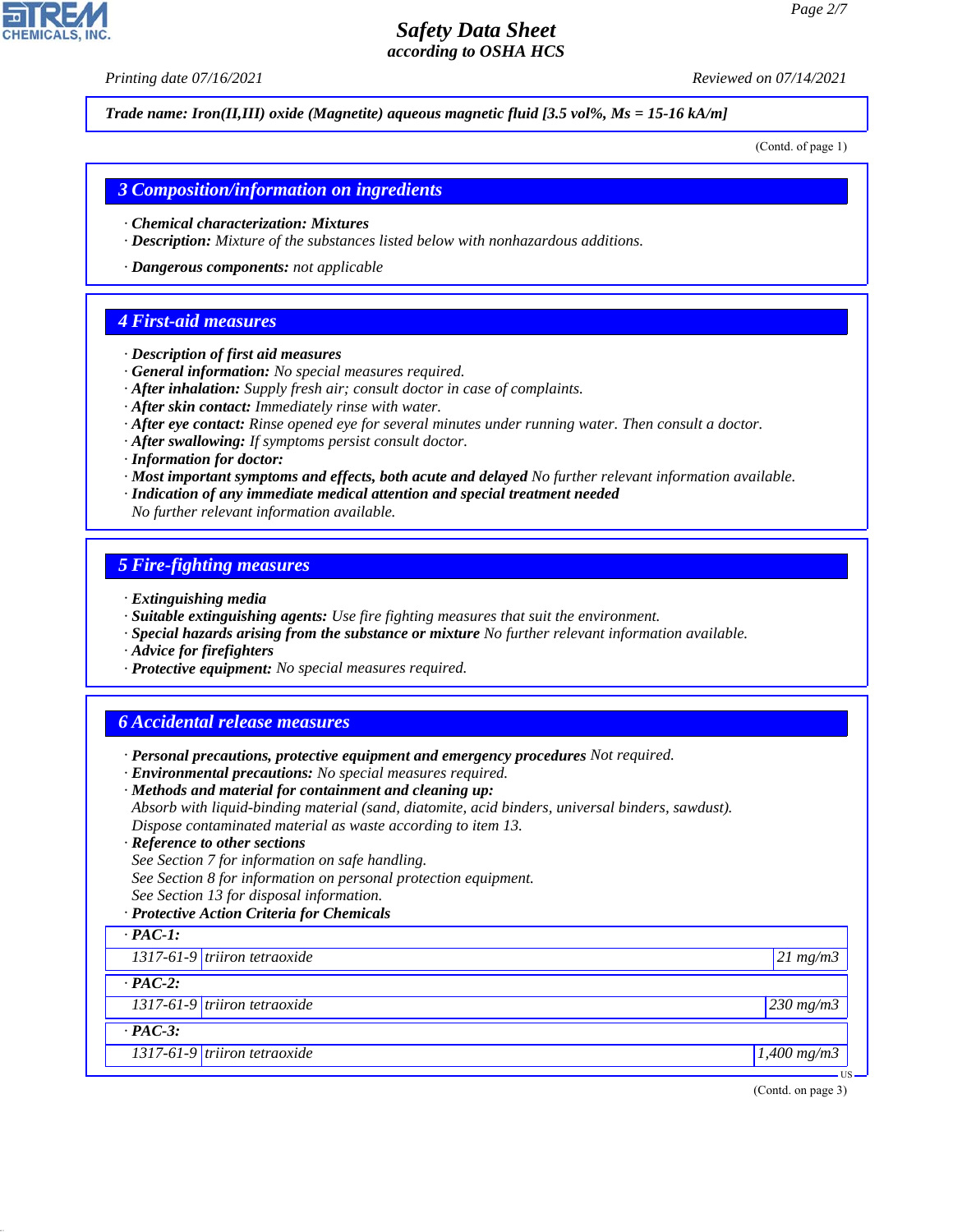*Printing date 07/16/2021 Reviewed on 07/14/2021*

#### *Trade name: Iron(II,III) oxide (Magnetite) aqueous magnetic fluid [3.5 vol%, Ms = 15-16 kA/m]*

(Contd. of page 2)

#### *7 Handling and storage*

- *· Handling:*
- *· Precautions for safe handling No special measures required.*
- *· Information about protection against explosions and fires: No special measures required.*
- *· Conditions for safe storage, including any incompatibilities*
- *· Storage:*
- *· Requirements to be met by storerooms and receptacles: No special requirements.*
- *· Information about storage in one common storage facility: Not required.*
- *· Further information about storage conditions: None.*
- *· Specific end use(s) No further relevant information available.*

#### *8 Exposure controls/personal protection*

*· Additional information about design of technical systems: No further data; see item 7.*

- *· Control parameters*
- *· Components with limit values that require monitoring at the workplace:*
- *The product does not contain any relevant quantities of materials with critical values that have to be monitored at the workplace.*
- *· Additional information: The lists that were valid during the creation were used as basis.*
- *· Exposure controls*
- *· Personal protective equipment:*
- *· General protective and hygienic measures:*
- *The usual precautionary measures for handling chemicals should be followed.*
- *· Breathing equipment: Not required.*
- *· Protection of hands:*



\_S*Protective gloves*

*The glove material has to be impermeable and resistant to the product/ the substance/ the preparation. Due to missing tests no recommendation to the glove material can be given for the product/ the preparation/ the chemical mixture.*

*Selection of the glove material on consideration of the penetration times, rates of diffusion and the degradation · Material of gloves*

*The selection of the suitable gloves does not only depend on the material, but also on further marks of quality and varies from manufacturer to manufacturer. As the product is a preparation of several substances, the resistance of the glove material can not be calculated in advance and has therefore to be checked prior to the application.*

*· Penetration time of glove material*

*The exact break through time has to be found out by the manufacturer of the protective gloves and has to be observed.*

*· Eye protection: Goggles recommended during refilling.*

#### *9 Physical and chemical properties*

- *· Information on basic physical and chemical properties*
- *· General Information*
- *· Appearance:*
- *Form: In water*

44.1.1



US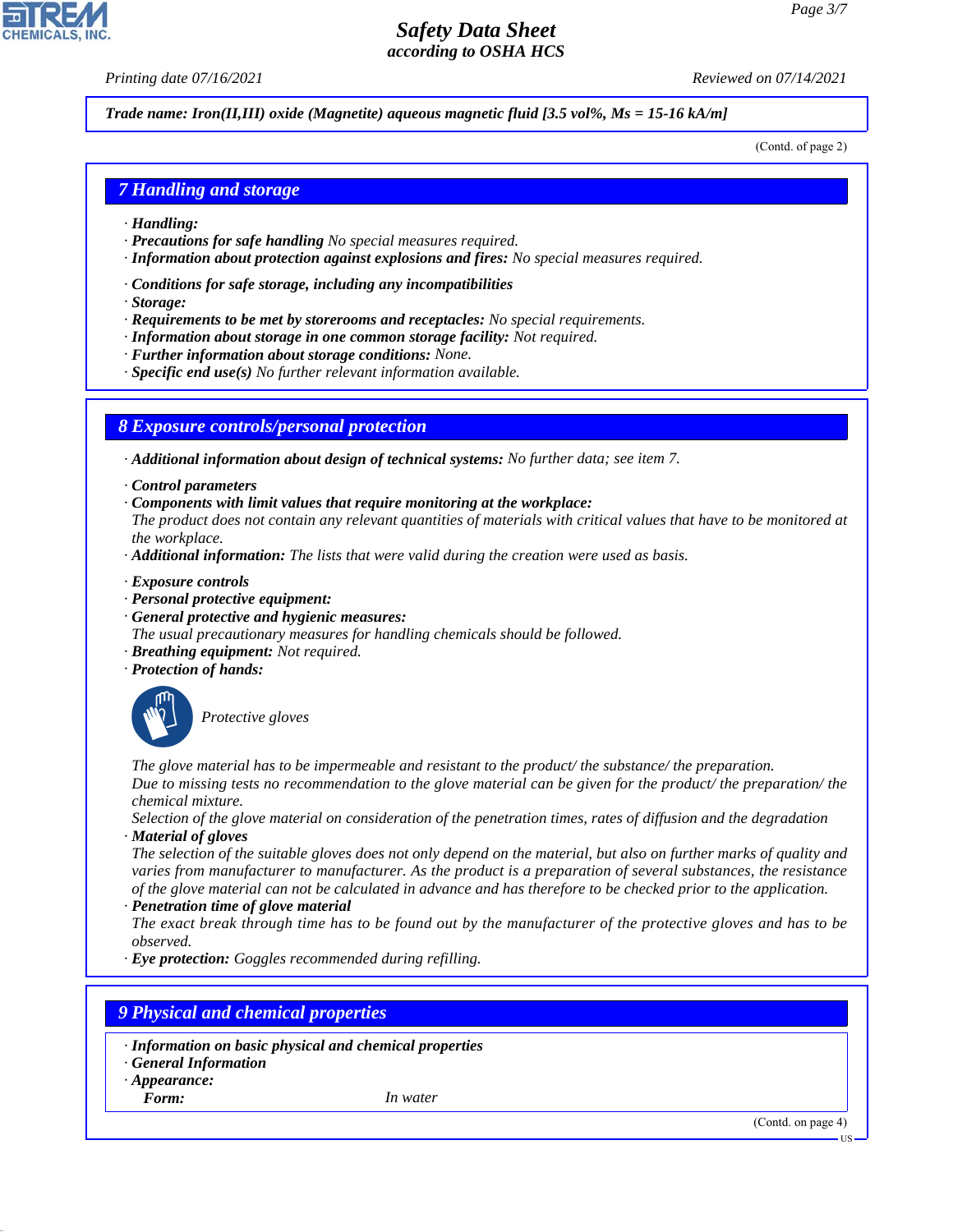*Printing date 07/16/2021 Reviewed on 07/14/2021*

## *Trade name: Iron(II,III) oxide (Magnetite) aqueous magnetic fluid [3.5 vol%, Ms = 15-16 kA/m]*

|                                                            | (Contd. of page 3)                            |  |
|------------------------------------------------------------|-----------------------------------------------|--|
| Color:                                                     | <b>Black</b>                                  |  |
| $\cdot$ Odor:                                              | <b>Odorless</b>                               |  |
| · Odor threshold:                                          | Not determined.                               |  |
| $\cdot$ pH-value:                                          | Not determined.                               |  |
| Change in condition                                        |                                               |  |
| <b>Melting point/Melting range:</b>                        | Undetermined.                                 |  |
| <b>Boiling point/Boiling range:</b>                        | Undetermined.                                 |  |
| · Flash point:                                             | Not applicable.                               |  |
| · Flammability (solid, gaseous):                           | Not determined.                               |  |
| · Ignition temperature:                                    |                                               |  |
| <b>Decomposition temperature:</b>                          | Not determined.                               |  |
| · Auto igniting:                                           | Product is not selfigniting.                  |  |
| · Danger of explosion:                                     | Product does not present an explosion hazard. |  |
| · Explosion limits:                                        |                                               |  |
| Lower:                                                     | Not determined.                               |  |
| <b>Upper:</b>                                              | Not determined.                               |  |
| $\cdot$ Vapor pressure at 20 °C (68 °F):                   | 23 hPa (17 mm Hg)                             |  |
| $\cdot$ Density:                                           | Not determined.                               |  |
| · Relative density                                         | Not determined.                               |  |
| · Vapor density                                            | Not determined.                               |  |
| $\cdot$ Evaporation rate                                   | Not determined.                               |  |
| · Solubility in / Miscibility with                         |                                               |  |
| Water:                                                     | Not miscible or difficult to mix.             |  |
| · Partition coefficient (n-octanol/water): Not determined. |                                               |  |
| · Viscosity:                                               |                                               |  |
| Dynamic:                                                   | Not determined.                               |  |
| Kinematic:                                                 | Not determined.                               |  |
| · Solvent content:                                         |                                               |  |
| Organic solvents:                                          | $0.0\%$                                       |  |
| Water:                                                     | 96.5%                                         |  |
| <b>VOC</b> content:                                        | 0.0 g/l / 0.00 lb/gl                          |  |
| Other information                                          | No further relevant information available.    |  |

# *10 Stability and reactivity*

*· Reactivity No further relevant information available.*

*· Chemical stability*

44.1.1

*· Thermal decomposition / conditions to be avoided: No decomposition if used according to specifications.*

*· Possibility of hazardous reactions No dangerous reactions known.*

*· Conditions to avoid No further relevant information available.*

*· Incompatible materials: No further relevant information available.*

*· Hazardous decomposition products: No dangerous decomposition products known.*

(Contd. on page 5)

US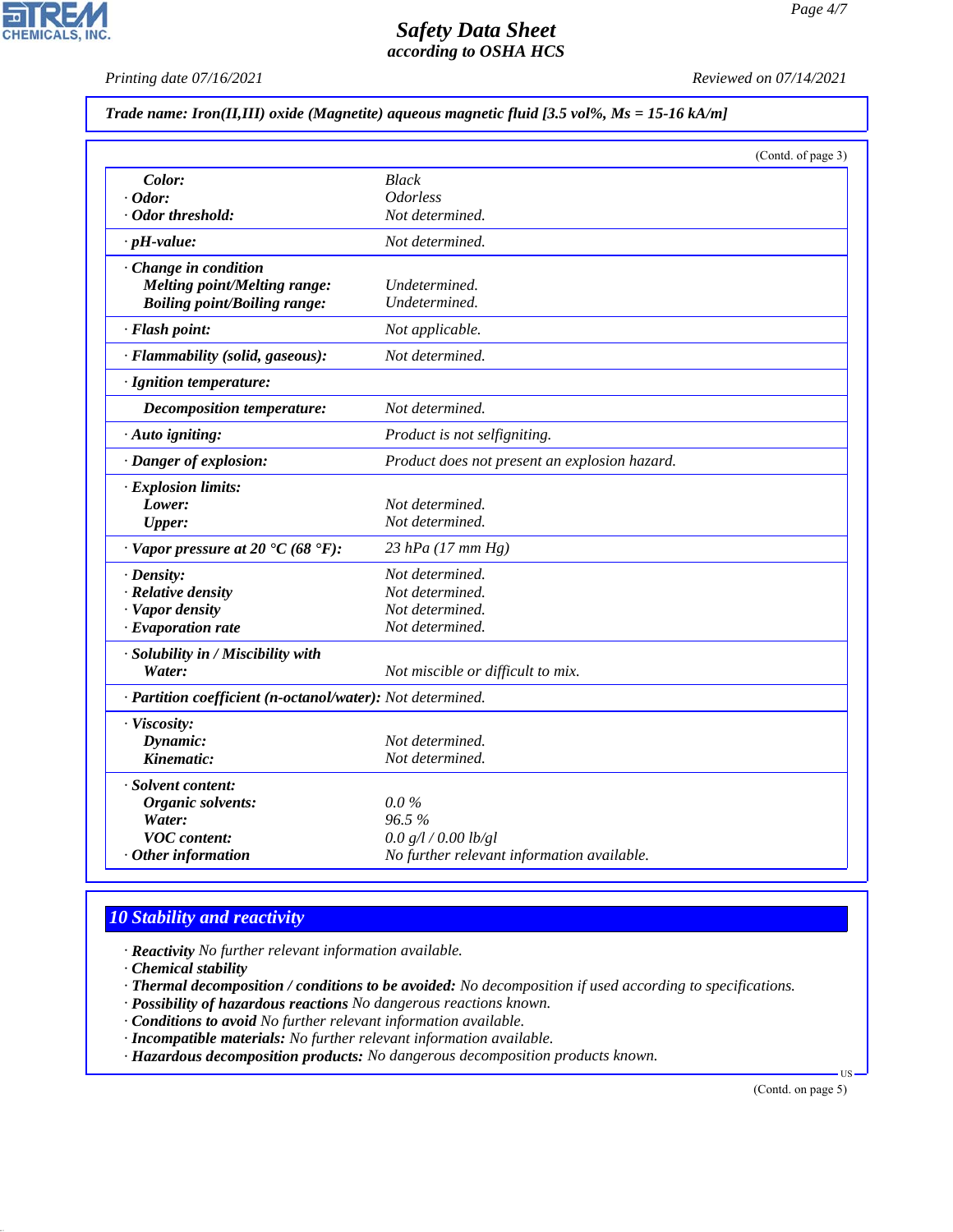*Printing date 07/16/2021 Reviewed on 07/14/2021*

#### *Trade name: Iron(II,III) oxide (Magnetite) aqueous magnetic fluid [3.5 vol%, Ms = 15-16 kA/m]*

(Contd. of page 4)

## *11 Toxicological information*

- *· Information on toxicological effects*
- *· Acute toxicity:*
- *· Primary irritant effect:*
- *· on the skin: No irritant effect.*
- *· on the eye: No irritating effect.*
- *· Sensitization: No sensitizing effects known.*
- *· Additional toxicological information:*

*The product is not subject to classification according to internally approved calculation methods for preparations:*

*When used and handled according to specifications, the product does not have any harmful effects according to our experience and the information provided to us.*

#### *· Carcinogenic categories*

*· IARC (International Agency for Research on Cancer)*

*None of the ingredients is listed.*

*· NTP (National Toxicology Program)*

*None of the ingredients is listed.*

*· OSHA-Ca (Occupational Safety & Health Administration)*

*None of the ingredients is listed.*

#### *12 Ecological information*

- *· Toxicity*
- *· Aquatic toxicity: No further relevant information available.*
- *· Persistence and degradability No further relevant information available.*
- *· Behavior in environmental systems:*
- *· Bioaccumulative potential No further relevant information available.*
- *· Mobility in soil No further relevant information available.*
- *· Additional ecological information:*
- *· General notes: Not known to be hazardous to water.*
- *· Results of PBT and vPvB assessment*
- *· PBT: Not applicable.*
- *· vPvB: Not applicable.*
- *· Other adverse effects No further relevant information available.*

## *13 Disposal considerations*

- *· Waste treatment methods*
- *· Recommendation: Disposal must be made according to official regulations.*

*· Uncleaned packagings:*

*· Recommendation: Disposal must be made according to official regulations.*

## *14 Transport information*

*· UN-Number*

44.1.1

*· DOT, ADN, IMDG, IATA not regulated*

(Contd. on page 6)

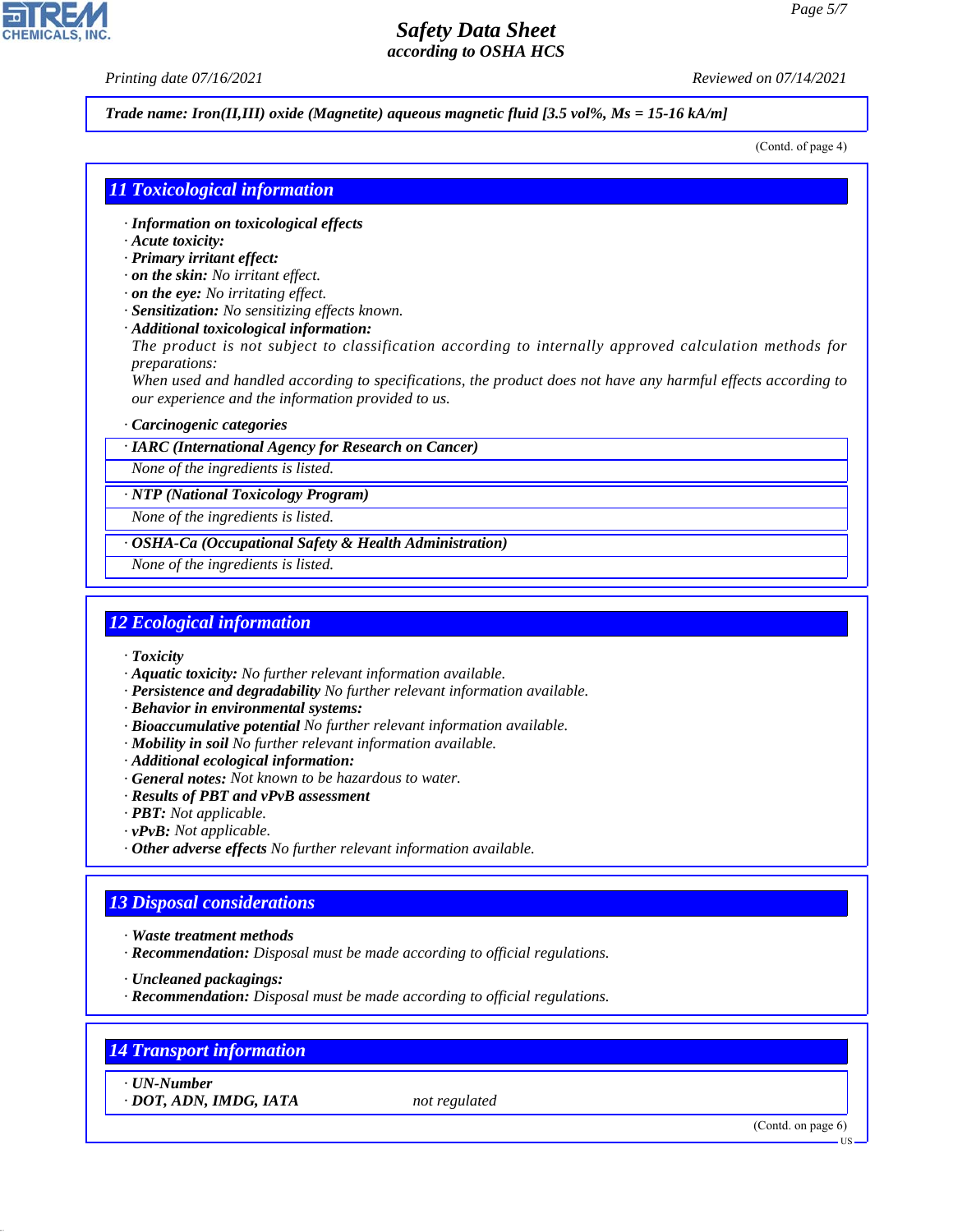$\overline{\mathbf{r}}$ 

CHEMICALS, INC.

*Printing date 07/16/2021 Reviewed on 07/14/2021*

*Trade name: Iron(II,III) oxide (Magnetite) aqueous magnetic fluid [3.5 vol%, Ms = 15-16 kA/m]*

|                                                                                           |                 | (Contd. of page 5) |
|-------------------------------------------------------------------------------------------|-----------------|--------------------|
| $\cdot$ UN proper shipping name<br>· DOT, ADN, IMDG, IATA                                 | not regulated   |                    |
| · Transport hazard class(es)                                                              |                 |                    |
| · DOT, ADN, IMDG, IATA<br>· Class                                                         | not regulated   |                    |
| · Packing group<br>· DOT, IMDG, IATA                                                      | not regulated   |                    |
| · Environmental hazards:<br>$\cdot$ Marine pollutant:                                     | No              |                    |
| $\cdot$ Special precautions for user                                                      | Not applicable. |                    |
| $\cdot$ Transport in bulk according to Annex II of<br><b>MARPOL73/78 and the IBC Code</b> | Not applicable. |                    |
| · UN "Model Regulation":                                                                  | not regulated   |                    |

# *15 Regulatory information*

*· Safety, health and environmental regulations/legislation specific for the substance or mixture · Sara*

| · Section 355 (extremely hazardous substances):                    |
|--------------------------------------------------------------------|
| None of the ingredients is listed.                                 |
| · Section 313 (Specific toxic chemical listings):                  |
| None of the ingredients is listed.                                 |
| · TSCA (Toxic Substances Control Act):                             |
| All ingredients are listed.                                        |
| · Proposition 65                                                   |
| Chemicals known to cause cancer:                                   |
| None of the ingredients is listed.                                 |
| Chemicals known to cause reproductive toxicity for females:        |
| None of the ingredients is listed.                                 |
| Chemicals known to cause reproductive toxicity for males:          |
| None of the ingredients is listed.                                 |
| Chemicals known to cause developmental toxicity:                   |
| None of the ingredients is listed.                                 |
| Carcinogenic categories                                            |
| · EPA (Environmental Protection Agency)                            |
| None of the ingredients is listed.                                 |
| · TLV (Threshold Limit Value established by ACGIH)                 |
| None of the ingredients is listed.                                 |
| · NIOSH-Ca (National Institute for Occupational Safety and Health) |
| None of the ingredients is listed.                                 |
| · GHS label elements not applicable                                |

*· Hazard pictograms not applicable*

44.1.1

(Contd. on page 7)